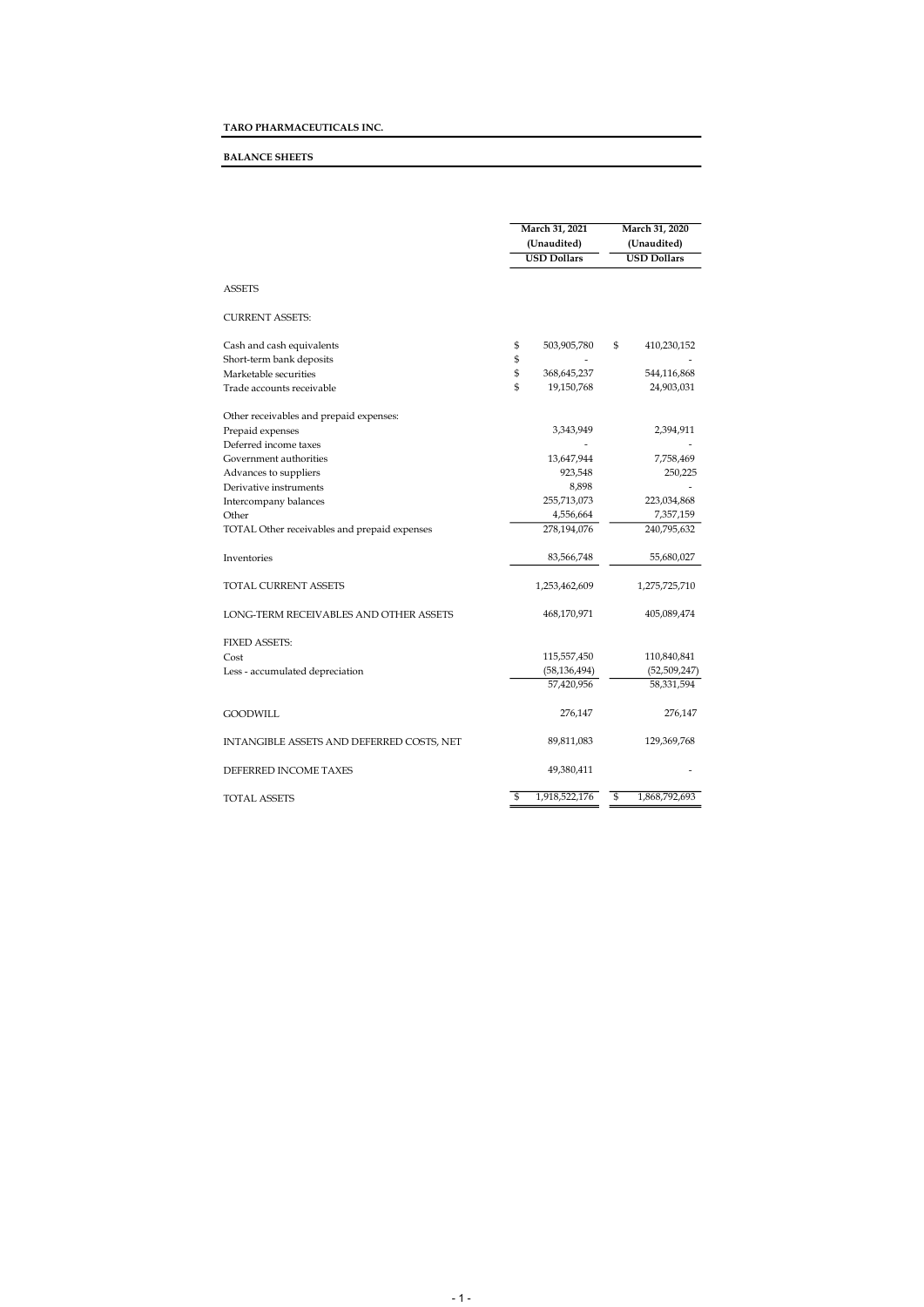# TARO PHARMACEUTICALS INC.

## BALANCE SHEETS

|                                        | March 31, 2021<br>(Unaudited)<br><b>USD Dollars</b> |               |    | March 31, 2020<br>(Unaudited)<br><b>USD Dollars</b> |  |  |
|----------------------------------------|-----------------------------------------------------|---------------|----|-----------------------------------------------------|--|--|
| LIABILITIES AND SHAREHOLDERS' EQUITY   |                                                     |               |    |                                                     |  |  |
| <b>CURRENT LIABILITIES:</b>            |                                                     |               |    |                                                     |  |  |
| Accounts payable:                      |                                                     |               |    |                                                     |  |  |
| Trade payables                         | \$                                                  | 30,422,106    | \$ | 12,362,103                                          |  |  |
| Other current liabilities:             |                                                     |               |    |                                                     |  |  |
| Returns reserve                        |                                                     | 5,606,604     |    | 4,908,345                                           |  |  |
| Due to customers                       |                                                     |               |    |                                                     |  |  |
| Intercompany balances                  |                                                     | 963,825       |    |                                                     |  |  |
| Employees and payroll accruals         |                                                     | 4,953,626     |    | 4,072,524                                           |  |  |
| Deferred revenue                       |                                                     | 236,624       |    | 236,624                                             |  |  |
| Medicaid and indirect rebates          |                                                     | 2,048,110     |    | 12,847,183                                          |  |  |
| Accrued income taxes                   |                                                     |               |    |                                                     |  |  |
| Legal and audit fees                   |                                                     |               |    |                                                     |  |  |
| Accrued expenses                       |                                                     | 25,942,872    |    | 25,106,458                                          |  |  |
| Interest payable                       |                                                     |               |    |                                                     |  |  |
| Derivative instruments                 |                                                     |               |    | 2,901,200                                           |  |  |
| Deferred taxes                         |                                                     |               |    |                                                     |  |  |
| Other                                  |                                                     | 383,043       |    | 494,815                                             |  |  |
| <b>TOTAL Other current liabilities</b> |                                                     | 40,134,704    |    | 50,567,149                                          |  |  |
| <b>TOTAL CURRENT LIABILITIES</b>       |                                                     | 70,556,810    |    | 62,929,252                                          |  |  |
| LONG-TERM LIABILITIES:                 |                                                     |               |    |                                                     |  |  |
| Deferred income taxes                  |                                                     |               |    | 2,975,070                                           |  |  |
| Other long-term liabilities            |                                                     | 31,433,034    |    | 2,909,560                                           |  |  |
|                                        |                                                     | 31,433,034    |    | 5,884,631                                           |  |  |
| SHAREHOLDERS' EQUITY                   |                                                     | 1,816,532,332 |    | 1,799,978,810                                       |  |  |
|                                        | \$                                                  | 1,918,522,176 | \$ | 1,868,792,693                                       |  |  |

Date of approval of the financial statements

Thurga S. Mayuran Director, Finance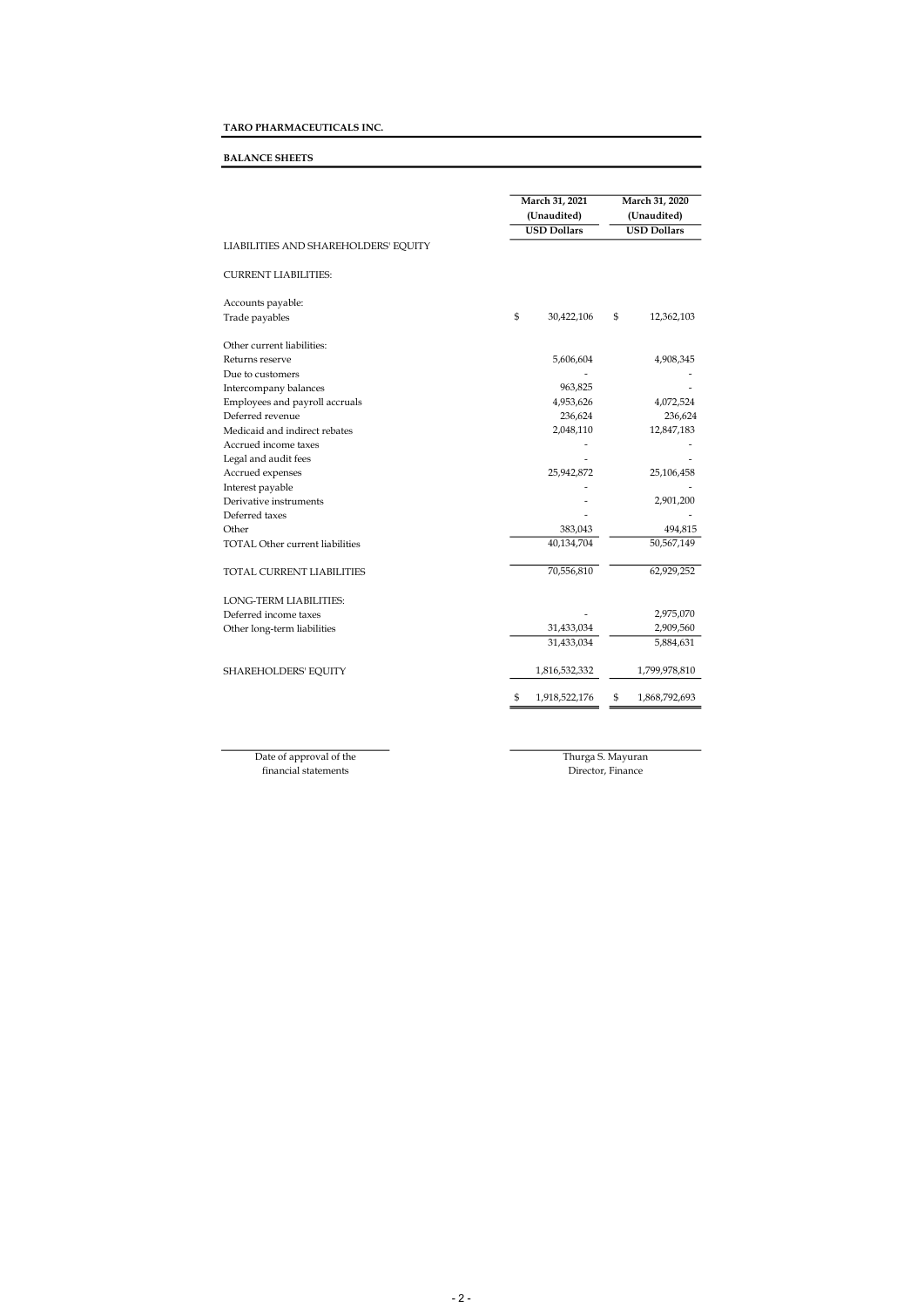# TARO PHARMACEUTICALS INC.

# STATEMENTS OF INCOME

|                                                            |    | For the year<br>Ended<br>March 31, 2021<br>(Unaudited)<br><b>USD Dollars</b> | For the year<br>Ended<br>March 31, 2020<br>(Unaudited)<br><b>USD Dollars</b> | For the year<br>Ended<br>March 31, 2019<br>(Unaudited)<br><b>CAD Dollars</b> |             |  |
|------------------------------------------------------------|----|------------------------------------------------------------------------------|------------------------------------------------------------------------------|------------------------------------------------------------------------------|-------------|--|
| <b>Sales</b>                                               | \$ | 259,636,042                                                                  | \$<br>355,823,117                                                            | \$                                                                           | 363,451,951 |  |
| Cost of sales                                              |    | 177,495,026                                                                  | 149,030,163                                                                  |                                                                              | 194,146,268 |  |
| Gross profit                                               |    | 82,141,016                                                                   | 206,792,955                                                                  |                                                                              | 169,305,683 |  |
| Research and development                                   |    | 23,401,899                                                                   | 24,424,343                                                                   |                                                                              | 41,192,787  |  |
| Selling and marketing expenses                             |    | 10,389,199                                                                   | 10,193,400                                                                   |                                                                              | 11,282,659  |  |
| General and administrative expenses                        |    | 8,806,004                                                                    | 7,341,255                                                                    |                                                                              | 11,028,244  |  |
| Operating income                                           |    | 39,543,915                                                                   | 164,833,957                                                                  |                                                                              | 105,801,993 |  |
| Settlements and Loss Contingencies                         |    | 62,254,128                                                                   |                                                                              |                                                                              |             |  |
| Financing income (expenses), net                           |    | 17,659,106                                                                   | 44,407,893                                                                   |                                                                              | 66,873,692  |  |
| Other income (expense)                                     |    | 906,567                                                                      | 1,587,436                                                                    |                                                                              | 1,335,331   |  |
| Income before taxes on income                              |    | (4, 144, 541)                                                                | 210,829,286                                                                  |                                                                              | 174,011,016 |  |
| Taxes on income                                            |    | (12,713,298)                                                                 | 55,934,860                                                                   |                                                                              | 50,226,492  |  |
| Net income for the period before subsidiaries and dividend |    | 8,568,758                                                                    | 154,894,427                                                                  |                                                                              | 123,784,525 |  |
| Dividend income, net                                       |    |                                                                              |                                                                              |                                                                              |             |  |
| Subsidiaries                                               |    |                                                                              |                                                                              |                                                                              |             |  |
| Net income for the period                                  | \$ | 8,568,758                                                                    | \$<br>154,894,427                                                            | \$                                                                           | 123,784,525 |  |